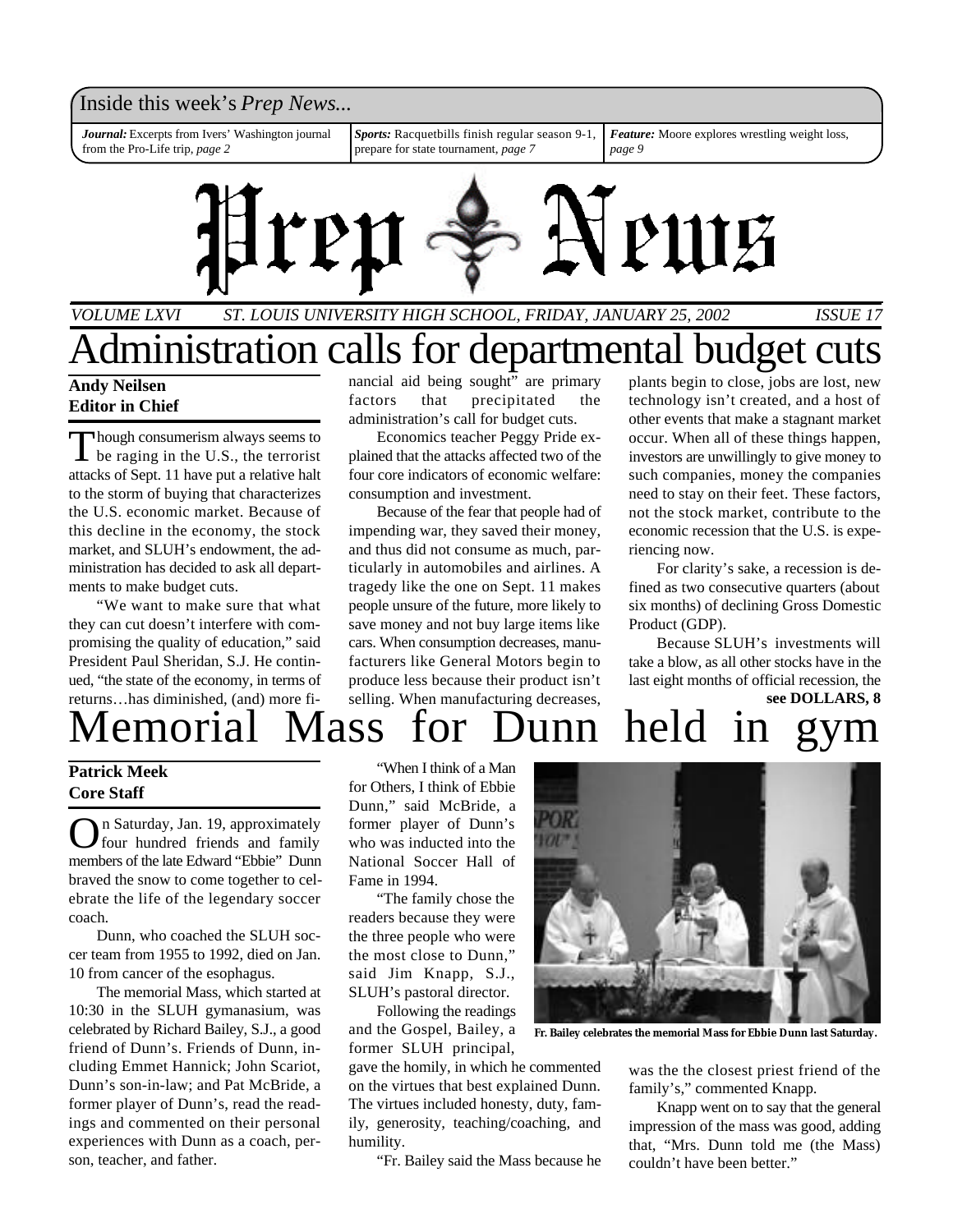## 2 **Sports News** January 25, 2002 Winter *Sisyphus* '02 will hit hallways Tuesday *Moran says issue is "one of the best in years"*

#### **Rico Bertucci Reporter**

A rt and literature connoisseurs around<br>SLUH searching fervently for crert and literature connoisseurs around ative material need not wait much longer, because on Tuesday, Jan. 29, the Winter 2002 Edition of *Sisyphus* will become available. Co-moderator Rich Moran ranks this issue as "one of the best in years." Moran, a fifteen-year veteran of *Sisyphus*, describes this edition as "an intense issue, without being morbid," which seems to "reflect the hurt the authors have experienced throughout their lives."

Highlights for this winter include an anonymous piece of fiction named "At the End of the Day" as well two works of fiction by Brian Gilmore. Moran and comoderator Frank Kovarik agree that you won't want to miss "Android Tears" by Chris Nausley.

 Although freshman submissions are rarely chosen for the final draft, this year

#### **Andrew Ivers Editor in Chief**

*On Saturday evening, nearly 700 St. Louisians left on buses for Washington, D.C., arriving the next afternoon. The group members toured the city on Monday. On Tuesday, they attended the Pro-Life rally and march.*

*20th, evening*—The 14th floor of the Doubletree Hotel in south Arlington is circular with glass on seventy percent of the walls. The windows allow one to see the full sweep of Washington—from south of the Pentagon to all of downtown to the northern-most runways of Reagan International airport. There are two yellow cranes sitting still in the golden sun, ready to continue rebuilding the Pentagon's west side on Tuesday, the next working day. I can see the way a plane would sweep into the perfect flat side of the building. It is haunting.

Paul Barker represents his class with two poems. The most senior author, English teacher Bill George, will enlighten you on the experience of "Fishing on the

Susquehanna in July." Another favorite of both comoderators is a poem by Andrew Ivers, "Blousesummer Breeze," which Moran describes as "the best poem that *Sisyphus* has ever printed."

Art Editor Sean Smith, who designed the magazine cover himself, describes "Lonely," a print by Kyle O'Connor, as "phenomenal." Other favorites of Smith include "Eyes" by Brian Classen and "Faces" by Drew Noblot.

Kovarik brings a unique perspective to *Sisyphus* this year, having toiled on the staff as far back as his student days in 1991. Observing the evolution of the magazine, Kovarik sees great improvement. An increase in both fiction writing and poetry classes has resulted in more submissions. He also noted that the submission dead-



line after Christmas, permitting students to perfect manuscripts over their Christmas break, has also increased participation. A larger format gives "a much more stylish lay-

out" and art now stands on its own, says Kovarik, "improving the look and content."

**see ANDROID, 3** The name *Sisyphus*, given 22 years ago while the magazine was under the watchful eye of George, both "suggests the ceaseless and frustrating effort that it takes to create art," and, says Moran, "creates joy despite the labor." Kovarik agrees that the name "is a nice symbol for what

/ashington journal: Pro-Life

*21st, late morning*—We wrapped up the morning bus tour with a stop at Lafayette Park, on the north side of the White House. Some of us talk with the people protesting nuclear arms. They have been protesting since 1981. There is a group of five men, one of whom is there. The other woman, Connie (Conchita Picciotto), is alone. A few crates covered with blankets and newspapers surround her. She pops right out when we ask her a few questions. When she talks, her teeth stick out as her sickly gums pull away from them. Her whole face is crushed by a great circle of wig and scarf and pins that falls over her forehead. After a few minutes, most of the crowd leaves. "Crime has no race, no nationality, no religion," she tells us a couple times.

We end our bus tour and enter the Smithsonian Museum of Natural History's food court. It's a joke. A sandwich, chips and an orange is about \$10. I just feel sick thinking about people dropping \$40 or \$50 on a family meal, hoping they can forget the world for a while and Connie out in the freezing rain. I think about how all the workers are Indian. I think how many of them don't have family here, live alone. You may catch a smile from some of the younger ones, the ones they put behind the cash register, but the ones bagging all the trash and trays do most of their work looking down, heads slightly cocked away. They feign care and interest. I tell the woman bagging my trash "Thank you—" "Thank you and have a nice day!" she says, cutting me off.

*21st, 3pm*—Georgetown Prep (high school) is a ten minute walk from the Washington Metro's eastern-most terminus in suburban Maryland. To walk from the gates of the grounds to the first building is another five. During the latter walk, one passes through a golf course. The

**see JOURNAL, 4**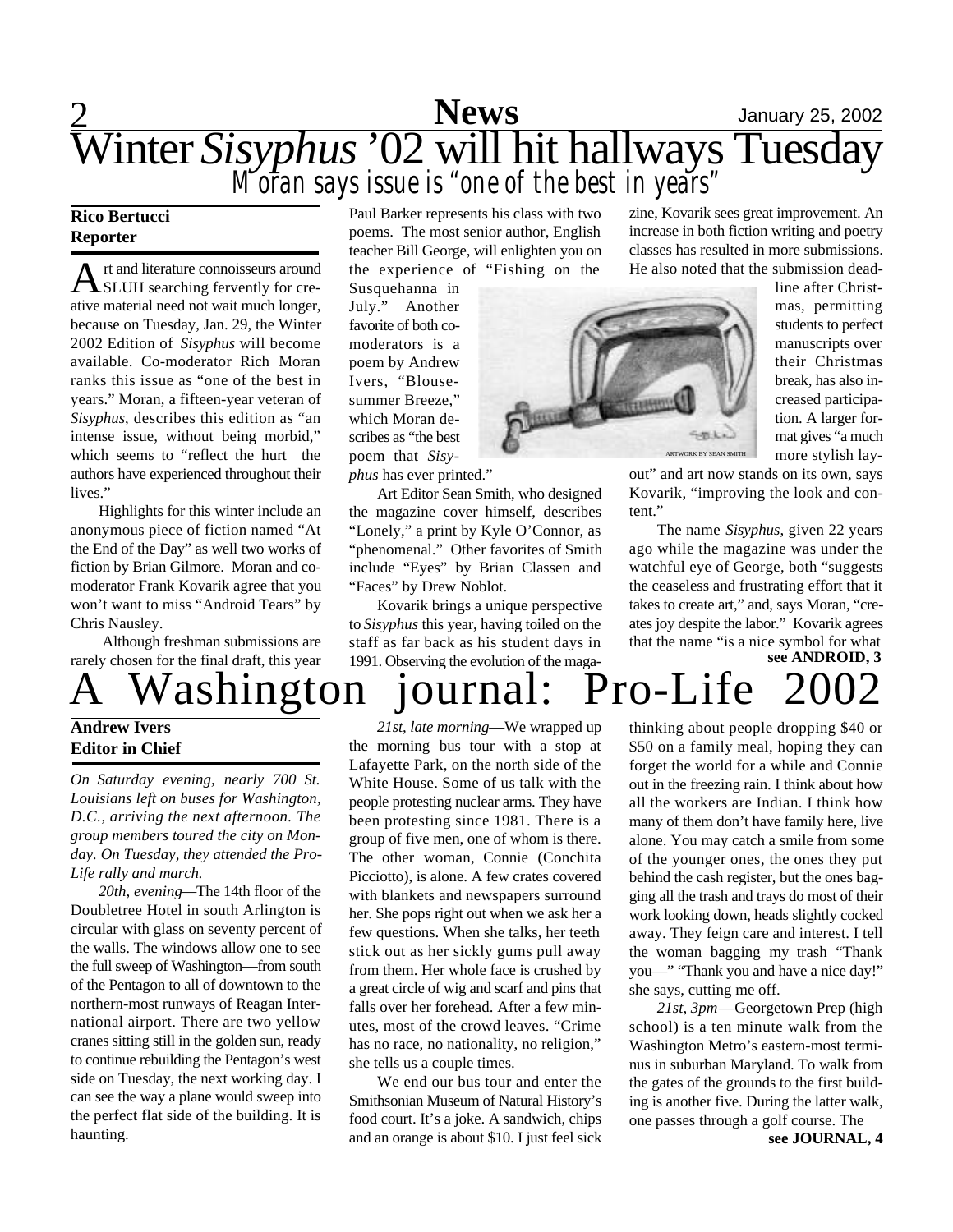## January 25, 2002 **News** 3 Experimental freshman test schedule debuts

#### **Dennis Agniel Reporter**

How many times can you remember<br>having had four tests in one day? ow many times can you remember According to the Instructional Council of the department heads and Assistant Principal Mark Michalski, this year's freshmen have sometimes faced the challenge of four or more tests in a day. Although Michalski acknowledges that it happens "infrequently," he made it clear that it deserves attention and that it is certainly "a problem with the freshman curriculum."

After complaints from parents reached Michalski, Principal Robert Bannister, and Math department chair Tom Becvar, Michalski proposed the idea of a freshman test schedule to the Instructional Council. After discussion by the Council, a pilot

idea was hammered out in which teachers of freshmen will give tests only on three assigned days. Those three days will rotate from department to department in order to give students and teachers a variety, with the exception of history classes. Since freshman history classes meet only three days per week, history classes can give tests on any day of the week.

Using this plan, no freshman will have to take four tests in one day. More than three tests is "too much for anyone to prepare for in one particular day," according to Michalski. If a freshman recognizes that he will have more than three tests on a particular day, he has the opportunity to meet with his counselor and change the date of one of his tests.

 History department chair Peggy Pride commented that the new system promotes a strong student-teacher-counselor rela-

## Schulte undergoes knee surgery

### **J.R. Strzelec Reporter**

For most of last week, any student who<br>wandered into the Danis lobby during or most of last week, any student who school hours probably noticed an ailing teacher sitting on a bench near the box office. SLUH theatre and math teacher Joe Schulte had been having pains in his knee for some time, but until last week the pain had been minimal enough that he had been able to avoid going to the hospital.

Finally, however, the pain became too great, and Schulte went to see his doctor, where he found out that the pain in his knee was being caused by a staph infection. A staph infection occurs when the bacteria staphlococcus is able to penetrate the skin and begin spreading throughout the interior of the body. The diagnosis led to Schulte's confinement to a hospital bed, where he received treatment for the infection. Ongoing antibiotic treatments are keeping the infection from spreading throughout Schulte's body while at the same time removing the infection from his system.

The infection came as a surprise not

only to Schulte, but also to the cast and crew of the Dauphin 2002 musical *Celebration*, which Schulte is directing. With treatment of the infection prohibiting Schulte's attendance at rehearsals, cast members in particular began to wonder about how rehearsals would proceed. Luckily, the three-day weekend provided extra time for the production team—associate director Kathryn Whitaker, choreographer Jan Strzelec, music director Joe Koestner, and stage manager Tom Recktenwald—to meet with Schulte and sketch out rehearsal plans for this week. The team gathered at Schulte's hospital room on Sunday (before the game, of course) to find out what needed to get done this week.

The extra time on Monday was used for additional preparation, and since then everyone on the team has been working to fill in for Schulte for varying aspects of the week's rehearsals. Schulte may be temporarily gone, but as Koestner said, "The show must go on. That's all there is to say." Schulte hopes to return to work on the show by Tuesday next week; that alone is reason for Celebration.

tionship, adding that the plan is aimed at being "sensitive to students' need to know" about tests.

With the advent of the seven period day, a required two-semester biology class, and a quarter of health class (new this year), freshmen face a more intensive schedule than any other freshman class in SLUH history. In light of these facts, the Instructional Council collated data by requesting dates of first semester tests and major papers for all freshman classes. Evidence in hand, the Council identified the problem and began working on a solution.

The test schedule will go into effect as "an experiment" for the rest of the third quarter. The ultimate goal, according to Michalski, is "to reduce those peak moments of academic stress that create poor testing situations."

"I think freshmen," remarked Becvar, "certainly need to have a reasonable number of tests on a given day."

Michalski believes that the freshman test schedule "has a good shot at working."

### ANDROID

producing art is like." Editor Geoff Brusca described working on *Sisyphus* as a "labor of love," and stated, "It is a fantastic magazine that every student and faculty member should read." He added that "the depth and quality of the manuscripts is indicative of the maturity of SLUH's writers."

Literary editors Andrew Ivers, Andy Neilsen, Joey Neilsen, Geoff Brusca, Matt Mourning, and Rico Bertucci sifted through 90 submissions. Initially all of the material was anonymous to prevent any favoritism. The editors didn't know the author of a work until a decision had been made on whether or not to include the piece. Layout editor Matt Hoffman organized the material in the final stages of the magazine's design.

At 25 cents an issue, a price far below the actual cost of publication, you can't afford to miss the Winter *Sisyphus*.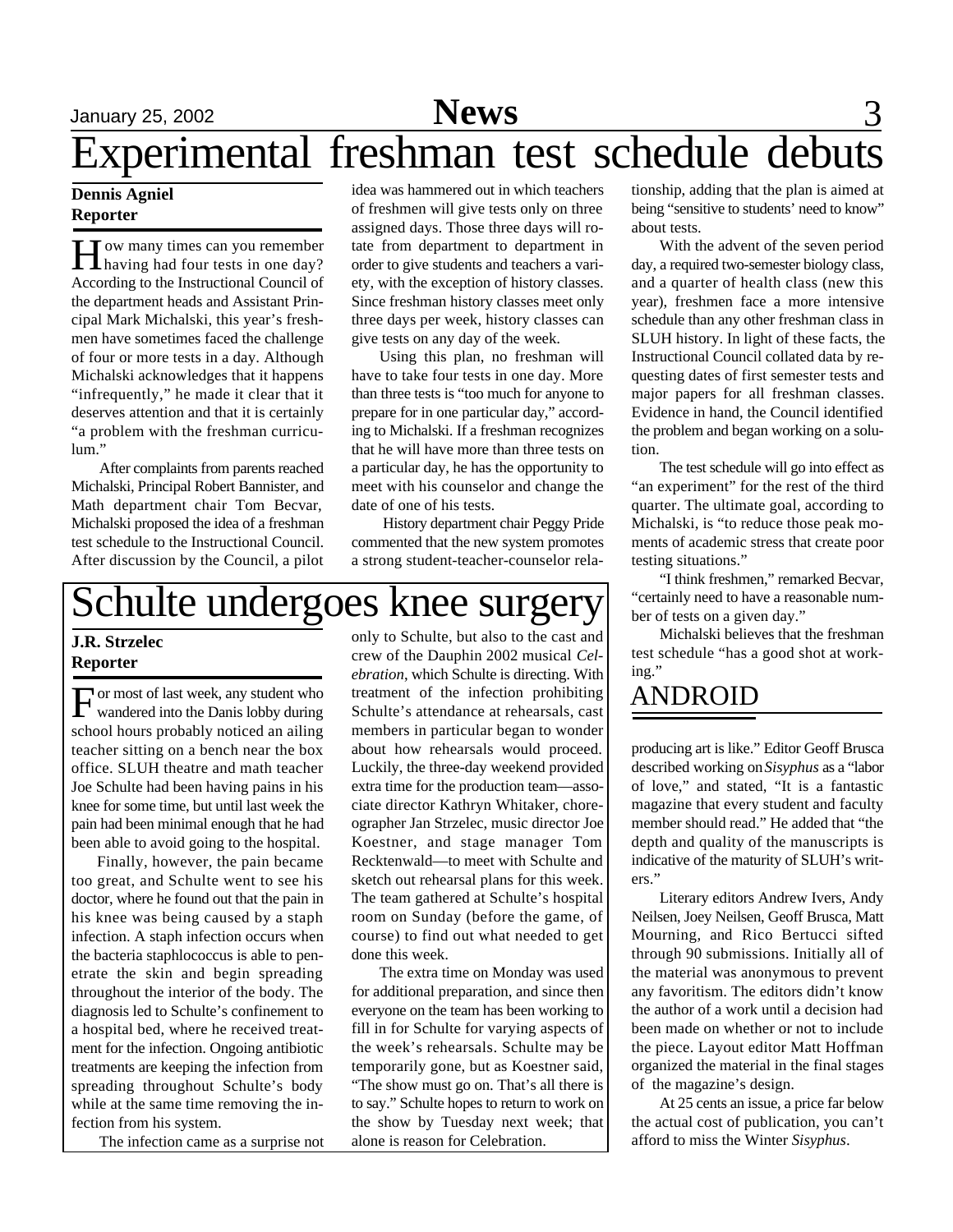#### **Patrick Ivers Reporter**

This past Friday, the freshman class<br>assembled in the theatre for a lecture his past Friday, the freshman class on the rarely discussed topic of sexually transmitted diseases (STDs). The speech was given by Phyllis Edler, a nurse from St John's Mercy Medical Center who travels around the country talking about casual sex and the effects it can have on people: teen pregnancy, syphyllis, genital herpes, chlamydia, AIDS, or any of the twenty-six sexually transmitted diseases.

Edler shared stories from her job working in the emergency room: how difficult it is to tell a young couple they cannot have children because one of them had an untreated case of herpes when they where younger, or to receive a phone call from a middle school principal wanting to know why a sixth grade girl had a medicine to treat genital herpes. Edler also criticized how some companies like Valtrex try to make some STDs seem like

### JOURNAL

(from 2)

course is closed today. It's Martin Luter King Jr. Day. Terry Tyrrell, who taught history at SLUH as an ASC member in 1999, is a residential advisor for sophomores. He meets us at the Metro

station and shows us around campus.

400 students attend Prep. Tuition is 15 grand per year. For 95 of the students, boarding brings it to 30. For those students, the school is launching a \$50 million project aimed primarily at improving athletic arenas and fields and moving their library. I feel bad just standing in the heart of their quad; I try to distance SLUH from this place and seek for some redeeming quality to Prep. Standards must be high, I keep telling myself. The boys who graduate leave intelligent and fit. But I truly question how varied their exposure is. I try to tell myself SLUH exposes students to more diversity, but question even that.

*21st, 8:30pm*—Fr. Frank, a Bronx pastor who spoke to us, ended by asking they can be cured.

Throughout the speech, students were shown slides of chlamydia, herpes, and syphillis-infected genitalia, which proved to be too much for some. Eleven students had to leave, and one fainted.

Theology teacher Matt Sciuto said, "I think this was something that was really geared more for sophomores than freshmen. It's really graphic and scary stuff, and some people just can't handle it." Sciuto added that he would have liked the freshmen to have been more prepared for the assembly. Sciuto also thought parents should have been informed, noting that some parents would like to teach their kids about STDs themselves.

 Biology teacher Tim O'Keefe, who, along with the Wellness Club, arranged for Edler's speech, said that freshmen attended the speech because it helps teach sexual reproduction, which freshmen will be learning about soon in their Biology classes.

us to do something which exemplified what was wrong, I think. He told everyone that if they agreed with him, if they respected life, that they could express it by standing, linking arms, swaying, and



**The Pro-Life rally in front of the Supreme Court**

singing "The Children are the Future." I strongly agreed with almost everything he said but the last way I would express that would be to sing and sway to a song I didn't like or believe in. Fr. Frank committed the same mistake a lot of the members of the St. Louis group committed: he

Wellness Club moderator Craig Hannick said that they had not anticipated the response from the audience, but that the club was pleased with how effective the presentation was in raising awareness about STDs.

Repsonses from parents and students have generally been good. Freshmen have noted how it made them think more about the consequences of sex. Freshman Stephen Flanagan summed up what a few freshmen were thinking by stating, "That was really disturbing and totally freaked me out."

In an e-mail she sent to faculty after the assembly, dance instructor and mother of two SLUH students Janet Strzelec noted that, "So many teens (and their parents) are misguided when it comes to diseases of any sort, so any information you can relay to them is extremely valuable. And if the presentation scared the boys away from sex until marriage, that's icing on the cake for me."

presumed that everyone worships and expresses their beliefs in the same way.

*22nd, after the march, 6pm*—The march itself was very low-key, especially when we got past Capitol Hill to the

> Supreme Court. It felt as if there was really no one leading it, just people huddled together, each on a kind of seperate mission or pilgrimage. Almost everyone there is religious but the religions vary. Some people choose to pray over here, some chant over there. Others picket silently, in circles. Others carry on arguments. It's a very loosely-connected crowd that feels odd for a national assembly. The actual line of protesters at the court is just two or three people deep at most. They're silent for the

most part. It is odd to come face to face so easily with the brunt of this great protest. The SLUH group meets on the south side of the court and prays the rosary. We are lines of 10 or 15, about four or five people deep. After praying with us, a man tells me, "That's a powerful rosary."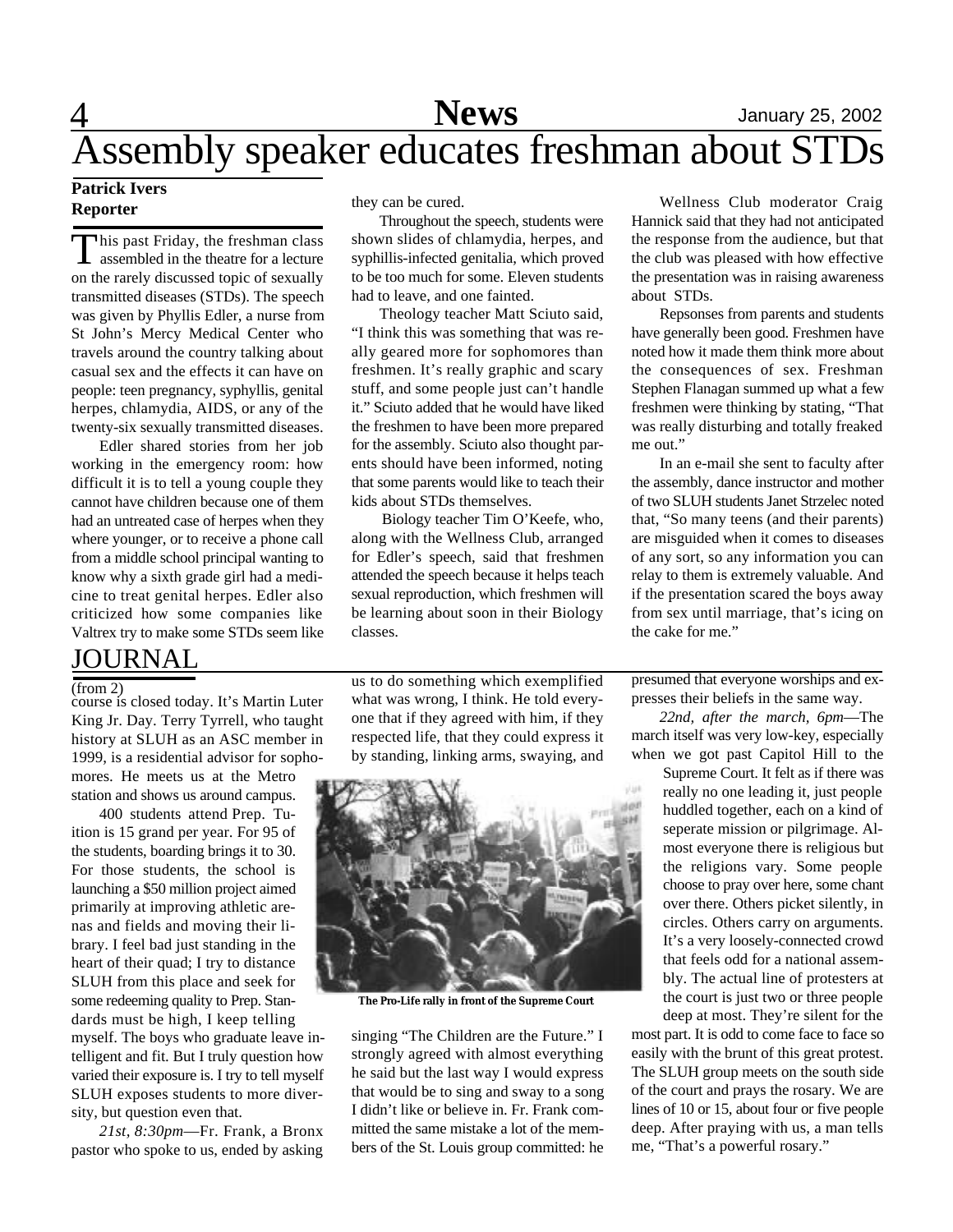## January 25, 2002 **Sports** 5 Racquetbills finish regular season at 9-1 *Team prepares for state tournament Saturday*

#### **Chris Guilfoy Reporter**

The Racquetbills ended their regular<br>season last Thursday with an easy The Racquetbills ended their regular match against the Ladue Rams. The Jr. Bills entered the match with great strength, as each seed wanted to finish off the season with a win.

The level of play exceeded all expectations as the varsity added its fourth shutout win this season in its victory against Ladue. Each seed handled his opponent well, as there were no tie-breakers in the entire match. Third-seeded Andy Schumert spoke highly of his team's play, noting that "we couldn't end our season with a loss, so we just took it to the house and dominated."

The toughest match involved topseeded Kevin Moore and his Ladue opponent. Despite almost losing the second game, Moore pulled out stellar play in the closing points to take the game and the match.

Ending the season with a 9-1 record, the Jr. Bills took their momentum into the Top Seed Tournament last Saturday. In the Top Seed, the top three seeds of each team compete in a mini version of the state tourney. The outcome of this tourney can technically predict who will win state for the seeds, yet there are usually many upsets in the state tournament.

The Racquetbills played well in the tournament, winning again in close fashion. Top-seeded Moore lost in the finals to heavily favored E.J. Basta of Marquette. Similarly, Andy Schumert lost to a DeSmet player in the finals in a very close match.

Yet the turning point in SLUH's win was by second seed Joe Sharamitaro. He pulled out a win with strong play, quick decisions, and dominance on the court. His opponent, Mike O'Donnell of DeSmet, gave him a tough match, and he will again fight Sharamitaro for the win in state on Saturday.

The strong play of the top seeds gave the Racquetbills their third tournament win in January, which will help push them

to a victory in state. Even though SLUH has won all three tourneys, DeSmet and Kirkwood have been nipping at their tails in each, losing by only one match in each tourney. Though it will be close, the Rolloutbills hope to fight for state and pull out their fifth state win in the past six years.

The state tournament, where each seed plays others from his seeding, will be held this Saturday. The tournament is held all day at Concord Sports Complex in South County. Team captain Moore noted, "We have a great chance of winning state as a team, but in order to do so everyone needs to pull out the close matches."

With high expectations going into State, the Racquetbills are still not favored to win. DeSmet has two players

seeded first in the tournament, and Kirkwood also has two. Though SLUH has only one player seeded first (Sharamitaro), the Racquetbills are still expecting to win. However, top seeds Moore, Schumert, junior Chris Guilfoy, and Matt Soraghan are all seeded second in their brackets, so all will have a great chance of pulling an upset in state.

Sixth-seeded Mike Gau and the doubles team of Mike Brand and Phil Matthews also have a good chance of winning. Their play will be key in helping SLUH win its state title.

The Racquetbills are hyped for state on Saturday, the do-or-die tourney for SLUH. Concluded Moore, "Nobody from any other team wants to end their season with a loss, so we have to play with a lot of intensity if we want to win."

## Puckbills nipped by rivals Chaminade,

#### **Bobby Lachky Reporter**

A fter a huge victory in the Jesuit Cup,<br>the SLUH hockey team looked to fter a huge victory in the Jesuit Cup, improve their chances for a good playoff berth by knocking off two more MCC powers: CBC and Chaminade. On Saturday the Puckbills faced off against CBC. The defending state champs are once again the toughest team in the league this year, so the Jr. Bills knew they had no easy task.

SLUH came out flying, and did just about everything but score. Through a period and a half, the Icebills were outshooting CBC in a 0-0 duel. A defensive breakdown midway through the second led to a rebound goal for the Cadets, and the momentum shifted at that point. CBC would add a second goal in the third.

The Jr. Bills kept fighting, and most of their 19 shots were prime scoring chances. They just couldn't seem to beat CBC goalie Blake Yanics. Charlie Effinger delivered another terrific performance in goal for SLUH, saving over 30 shots.

Although the Puckbills were disappointed that they lost, they realized that they put forth a great effort and are capable of beating the league's top team.

The U. High hockey team skated into Monday night's game against Chaminade dead even with the Flyers in the standings. This fact made the sloppy 5-4 loss that the Icebills suffered all the more frustrating.

The Puckbills struck first on a Tim Mudd goal. Chaminade evened the score shortly after, but Mudd once again buried it early in the second period. SLUH seemed to lose their momentum at this point, as Chaminade scored three unanswered goals in the second period.

It looked as though SLUH would be down two goals heading into the third, but Bob Lachky scored on a breakaway as time expired, making it a 4-3 game.

John Greffet tied the game early on in the second, finishing another great offensive effort alongside Matt Pijut and Tim Mudd. Unfortunately, the Flyers scored once more a few minutes later.

**see ZAMBONI, 8**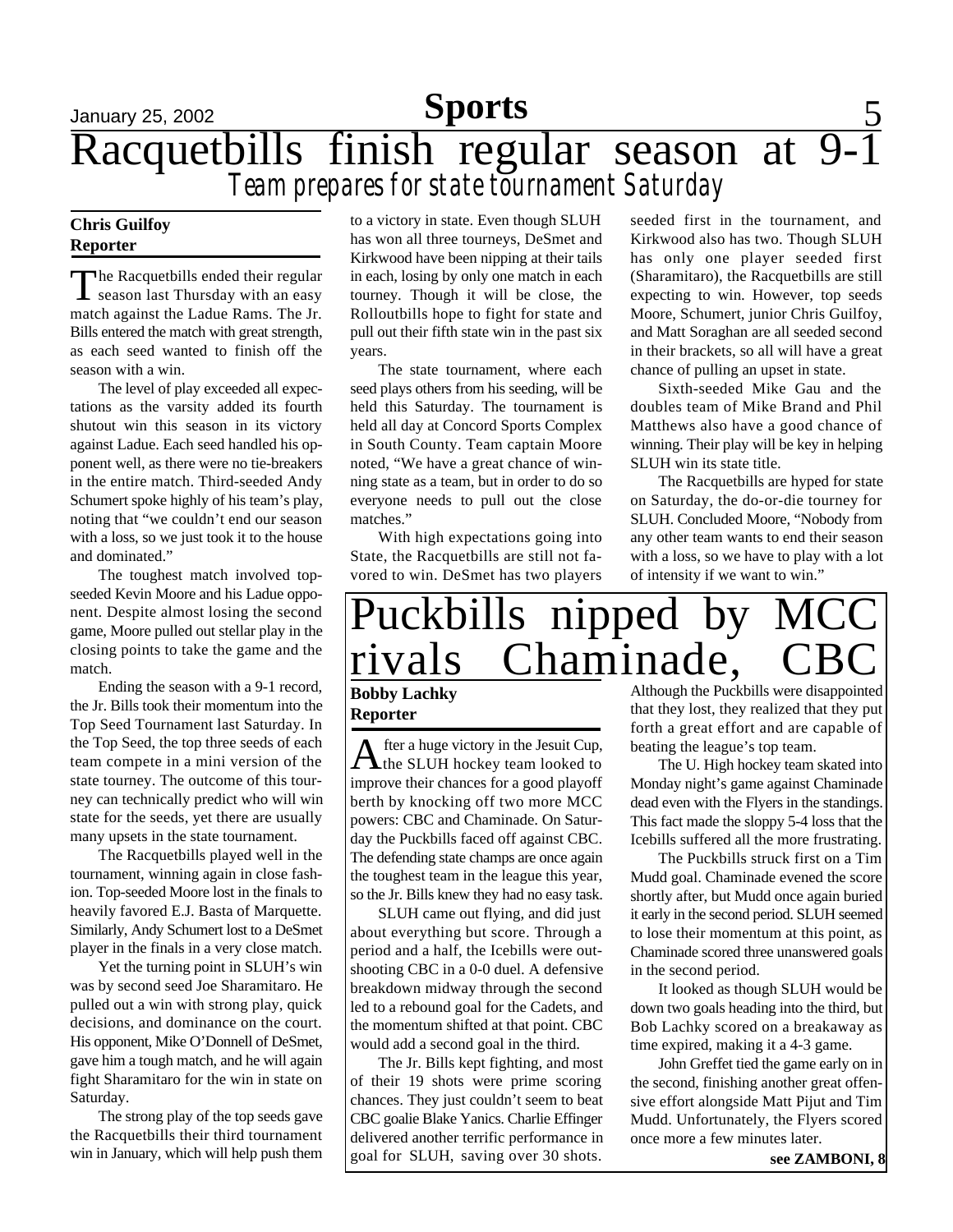## 6 **Sports** January 25, 2002 Basketbills beat CBC, move on to Jeff City

#### **Reid Heidenry Reporter**

Down 2 with less than a minute to<br>play, SLUH's senior center Matt own 2 with less than a minute to Wyrwich was called for goaltending last Friday to the delight of the Kirkwood faithful. Upset SLUH fan Robert Cherre didn't like the call. "That was sketchy," said Cherre. After sending the Kirkwood shot deep into the seats, SLUH's Sultan of Swat took the ball on the offensive end. With SLUH down 4, Wyrwich drove to the basket, throwing down a crazy onehanded dunk. Wyrwich finished with 22 points, shooting 8-11 from the floor.

Trying to force a Kirkwood turnover, the Basketbills then pressed. With good defensive pressure all-around, Kirkwood was forced into an ill-advised pass. Showing off his anticipation skills, Kris Lowes stepped in and stole the ball in front of the basket. After going up strong, Lowes missed the shot, but appeared to be fouled.

No call was made, and two free throws from Kirkwood ended the game 57-53. For the Basketbills, this was their fifth straight loss. Like the two previous games against Ladue and Chaminade, the Basketbills had the lead going into the fourth quarter. SLUH also out-rebounded Kirkwood 32-14 but still could not get the W.

The following Tuesday brought a new challenge, MCC rival CBC. Having beaten CBC at their place earlier in the year, SLUH was trying to get back on track and repeat their first performance. Freddie Daues started the Basketbills off nicely, scoring 4 of SLUH's first 7 and putting the basketbills up 7-2. Also making his presence felt early was senior Andy Wahl. After a missed CBC free throw Wahl skyed in the air and snatched a huge board. Andy's early intensity set the tone for the Basketbills.

Coming out strong in the second quarter, the Bucketbills continued their solid play and relentless hustle. Rob Boehm got in on the action, sacrificing his body and taking a charge underneath the basket. With the score deadlocked at 19 apiece, Schroeder cottoned a triple with seconds

to go in the half. Schroeder finished with 12 points, going 5 for 5 from the free throw line and dishing out 5 assists.

Starting the second half, Wyrwich threw down a ferocious two-handed jam for 2 of his career-high 28 points. Wyrwich brought down 11 boards on the night and tattooed 5 CBC shots. Senior Adam Siebenman then scored 4 straight, giving the Basketbills a 28-19 lead. Schroeder wasn't finished, though. After throwing a snazzy behind-the-back pass to Wyrwich for the easy 2, Schroeder left a CBC defender at half court and dropped a runner from the lane. Next it was Lowes' turn. Driving to the basket, Lowes got the tough basket and the foul to go with it.

### DOLLARS

administration asked all departments to decrease their budgets over the next year. The administration has also asked the athletic department to cut \$10,000-20,000 out of its budget for the next year.

"When you hear that figure right off the top, you think 'Oh my God, that's a lot of money,' but when you look at it closely, it's not that much," said Athletic Director Dick Wehner. "I don't see any problem at all in getting (the money) out of the budget."

Wehner went on to detail ways that he says he has "fell into strategic planning" regarding the athletic budget. For instance, last year the baseball team received new uniforms at a cost of nearly \$3000. Because that price is included in last year's budget, Wehner and the baseball team don't need to worry about uniform costs. Other teams will give up new uniforms as well. "We don't need (to purchase those things) now," Wehner explains.

Wehner says that budget cuts will be in areas that don't affect the players. "There will be no reduction in coaches, either," Wehner said. The Athletic Department will cut back in buying footballs or basketballs, which the teams don't need more of. Wehner expresses deep conviction about the importance of safety equipment. "We'd never risk putting a student Lowes ended up with 12 points on the evening.

SLUH's dominant play all night was thanks to hard work and good shooting. Going 58 percent from the field, SLUH could not be stopped. After a frustrating night for CBC coach Bob McCormack, McCormack sealed the deal for the Basketbills. A technical foul gave Lowes his eighth free throw of the night and the Basketbills their eighth win. But make no mistake, the Basketbills earned this one, defeating CBC for the second time this year 68-60. If you can't make it to Jeff City tonight at 7:30, come out on Tuesday night and watch the team take on Oakville at 6:30 at SLUH.

(from 1) in a piece of equipment that I wouldn't put my own son or daughter in," he said. The Athletic Department will not cut back on helmets or pads for football.

> Wehner explained that these cuts are about choosing one benefit over another. Instead of having the soccer team lose its time at the Soccer Park, it will postpone getting new warmups. Instead of cancelling a team's trip, Wehner decided to consolidate trips, sending two teams to one city, instead of two teams to separate cities.

> Though this athletic budget cut seems like a lot to ask from the coaches, Wehner beams with pride at his staff. "Not one complaint from the coaches," he smiled. Wehner says that the coaches understand how much the administration has given the Athletic Department.

> "I don't remember anything I've asked for for the students that they've turned me down in eighteen years," Wehner says. "Our administration backs us as well as any other school."

> Wehner also assures students that neither ticket prices nor season pass prices will increase as a result of the budget reduction.

> Though the figure of 10 percent has been mentioned in the discussions of budget cuts, Sheridan emphasizes that that figure is only a tentative plan that may be **see CENTS, 8**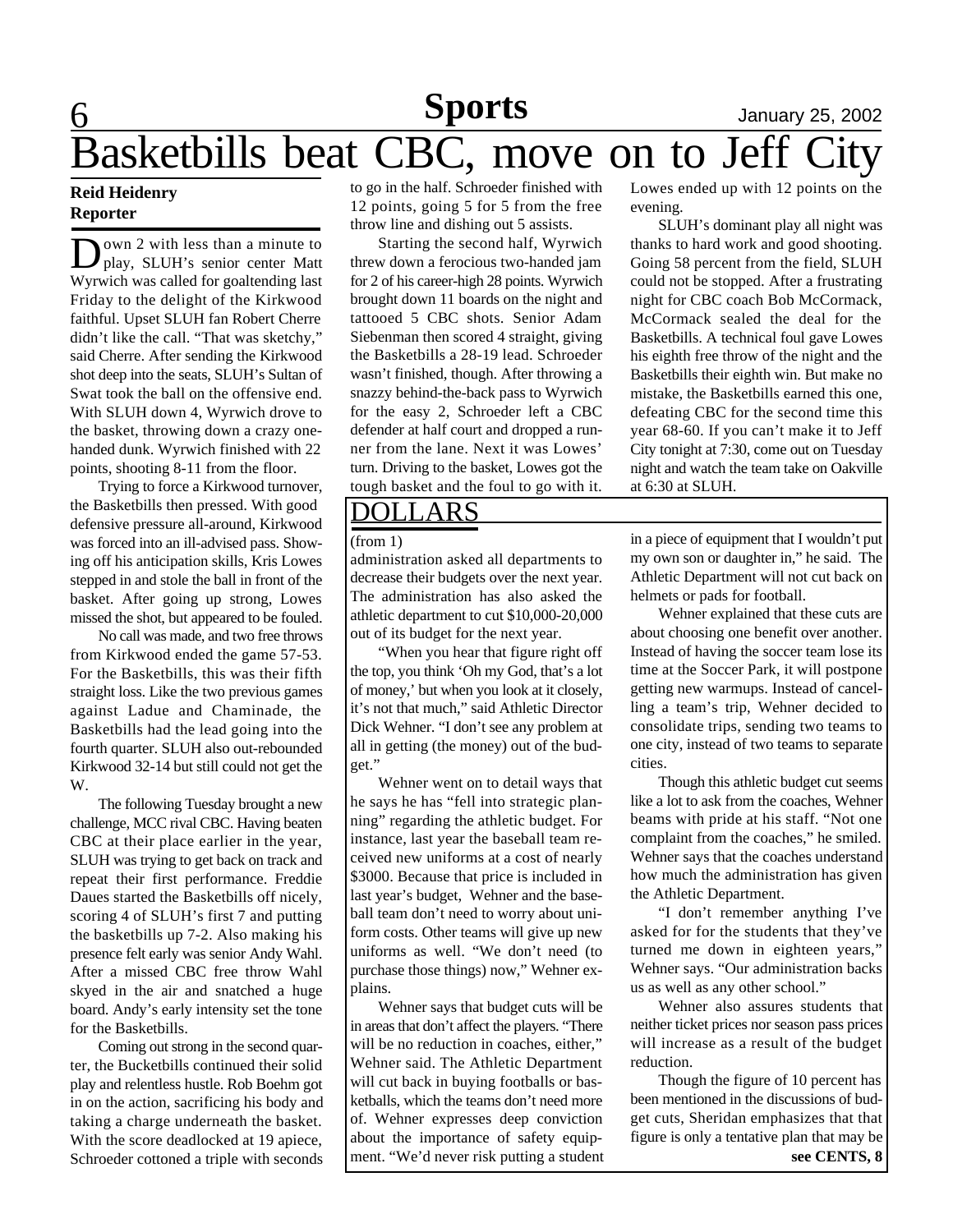## January 25, 2002 **Sports** 7 Riflers defeat Missouri Military Academy *Team looks forward to the year's only collegiate match*

#### **Giles Walsh Reporter**

The rifle team's season is starting to<br>intensify as there are many large nahe rifle team's season is starting to tional and collegiate matches to come in the following weeks. Even though the team's eyes look forward in the season, one very important match has already been completed.

The sectional 4-Position 40-shot match held in Highland, Ill., took place last Sunday, and the team put up very strong numbers. This match is one of the two matches that determine a team's national rank, the other being the 3-Position match in February. The two matches differ in that the 4-Position match includes the position of sit, in addition to prone, standing, and kneeling, the format of a 3- Position match. In this match the rifle

team did surprisingly well, considering that the varsity team score of 1525 was only three points behind last year's renowned team.

The varsity team's top four, consisting of Chris Seals (385), Scott Isaak (381), Giles Walsh (381), and Adam Hilkenkamp (378) were very pleased with this score after the loss of three of the top four team members last year.



**Junior Adam Hilkenkamp takes aim.**

Despite the lack of experience, this year's team hopes to be as fierce a competitor as last year, and has shown their desire for winning to the Missouri Military Academy. Two weeks ago the Rifle

Hilkenkamp (535), Giles Walsh (531),

and Chris Seals (488).

This weekend the rifle team hopes to gain recognition among the college teams in Murray, Ky., as the team shoots in their only collegiate match of the year.

Team traveled to Mexico, Mo., to shoot against MMA, and drove away with another decisive victory. The final score:

> SLUH's 2089 to MMA's 1929. The team did not perform quite as well as they had wanted to, but the top four guys gave more than enough for a victory with their individual scores of Scott Isaak (535), Adam

## ls place second in MICDS tourne

**Mike Smallwood Reporter**

A ny good wrestling team is made up<br>of strong individual performers. Sevny good wrestling team is made up eral members of the team have stepped up during this crucial part of the season.

Last Saturday the Wrestlingbills turned their focus to the MICDS Tournament, which included such programs as Ritenour, Ladue, and Whitfield. After the round robin portion of the tournament, SLUH was in third place in team standings, so it would come down to each wrestler to earn himself a medal and the team some points.

Rob Nahlik (112) had wrestled his way to the first place finals with pins in the opening period of every previous match in the tournament. The final match would prove to be a little bit tougher, but Nahlik still earned several points with nearfalls to win first place by a 10-2 score.

Boyd Gonnerman (119), who has been consistent all year, was no less during this tournament. With several strong previous matches at the tournament, Boyd was ready for his third place match after coming off a tough third period loss. This, however, did not slow him down a bit. In the second period of his finals match with the score tied 2-2, he got a quick reversal and then got his opponent turned for nearfall points and a third place finish.

Chris Wagnitz (145) also made his mark on the tournament with a third place finish; John Orbe (189) finished fourth. Colin O'Brien (160) had a great finals match that went to overtime. In overtime, however, O'Brien got taken down and lost to finish second.

Joe Bommarito (152) showed his opponent why he is on his way back to the state meet by giving him only one point, which came from a penalty point that Bommarito himself gave up with an illegal hold. The opposing wrestler eventually fell to the onslaught when Bommarito pinned him at 5:20 to earn first place.

John Stathopulos (275) barely gave his opponent a chance by also only giving up one point. Stathopulos won 9-1 for a first place finish.

The team did very well as a whole, coming in second in the tournament with 282.5 points, 17 points behind winner Whitfield.

SLUH also faced off against Pattonville on Tuesday, as well as MCC rival DeSmet on Wednesday. The Jr. Bills, however, were without several of their toughest wrestlers. Both Chris Wagnitz and Dan Wankum were out sick, and Justin Clerc had an injured arm.

On Tuesday, co-captain Alex Born was able to find another spot in the lineup after not being able to wrestle for much of this season due to problems making weight. Despite not getting very much actual mat time, Born is still in great wrestling shape and as competitive as ever. After reversing his opponent in the first period, Born was fighting hard for the pin when he suddenly made one little fine adjustment in body positioning that allowed him to roll his opponent over his hip to get the pin at 1:35.

Bommarito again demonstrated his quickness when he pinned his Panther opponent. His opponent was forcing him out of bounds, but Bommarito made a quick dash to get behind his competitor **see WRESTLING, 8**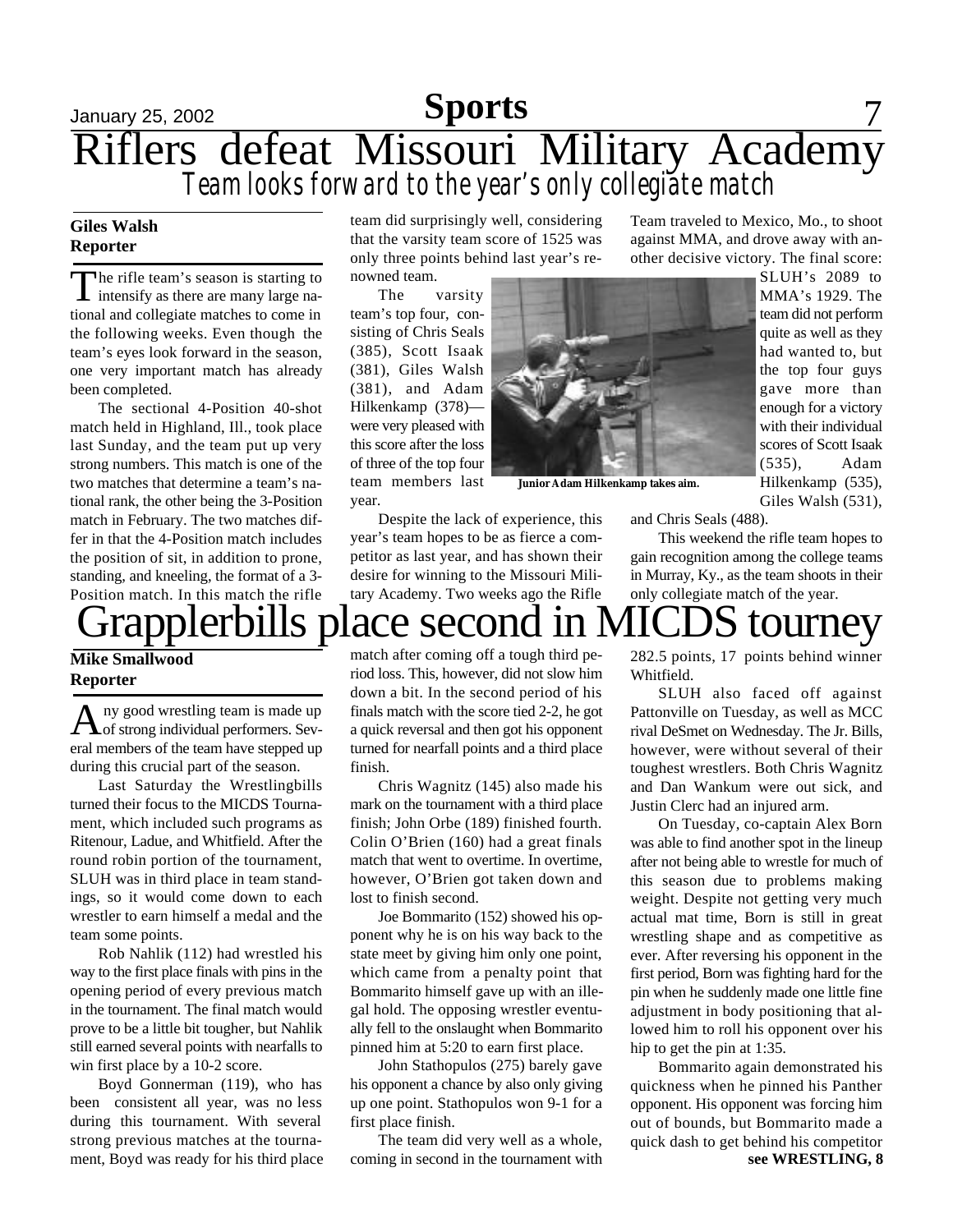# **ENTS**

(from 6)

put into effect over the next two years.

Even with this largest cut out of the way, all other departments will have to sacrifice certain things, though most downplay this problem. "I don't think it's going to be hard for us (to cut the budget)," English Department chair Chuck Hussung laughed. "We don't always use our entire budget," he explained. "Most of what we want to buy, we'll be able to buy," he reassured.

Math Department chair Tom Becvar also downplayed the difficulty of cutting his budget. "I think we'll be able to handle (the cut)," he said. Becvar reported that the Math Department is "pretty well stocked" with equipment, from AP test materials to graphing calculator projectors. Becvar explained that the department holds off spending its budget until the end of the year. "If you have money leftover, fine. If not, wait till next year."

"I knew there were going to be some cuts somewhere," Becvar asserted. He

### WRESTLING

#### (from 7)

and cradled him in bounds. Bommarito immediately put more pressure on the cradle and forced his opponent's shoulders to the mat at 5:44.

The Jr. Bills picked up an unexpected win from sophomore Ryan Stevenson (160). He took coach Todd Clemens' advice—"Go non-stop, be relentless" straight to the mat. In the third period, after getting reversed, he made a move to get back in control and pick up his own reversal. From there he got the pin at 4:22.

O'Brien also won another match as he battered and outlasted his opponent so much that he scared him into getting stalling calls. O'Brien jumped at him numerous times, getting takedowns and winning the match 12-2.

Despite these performances, the team could not overcome the Panthers and suffered a 48-31 loss.

The next night the team traveled to DeSmet to take on the Spartans on senior night. Nahlik (119) beat a tough James Hillis 7-4. O' Brien (171) also moved up a weight class to take on Tim Eagen, a

thinks that the 10 percent amount is "reasonable, considering the situation."

For the Social Studies Department, Sheridan's prophecy came to fruition. In an earlier *Prep News* article about budget, Sheridan said that teachers would not be sent to as many conferences because of budget concerns. Social Studies Department chair Peggy Pride says that no teachers will be sent to the National Council of Social Studies Teachers conference. Pride said the department will be able to make cuts as well. "We're being more frugal with what we have," Pride summarized.

Science Department chair Eric LaBoube said that "(The Science Department) might hold back on getting things to improve teaching methods, (but) the students will notice absolutely no difference."

"We can do everything we've been doing all along," LaBoube said. The Science Department, though it requires computers and a great amount of lab equipment, came in under budget last year.

returning state qualifier. This was also a close match, but O'Brien reversed him 4 times to pick up the 10-8 win.

However, the closest match of the night was Pete Mahoney (130). Mahoney got 3 nearfall points in the third period to tie the score 5-5 and force overtime.

In the second sudden death overtime, the person who scores the first point of the match gets to choose whether to try to escape from a down position or ride out an opponent on top. Mahoney, who scored the first point of his match with a takedown, got the choice and chose down. Upon the referee's whistle to start the period, Mahoney shot out and up and then freed himself from his opponent's grasp.

These close wins combined with others did not add up to give SLUH the win, unfortunately, as they lost to 41-24 to DeSmet.

The Singletbills do not have to wait long, to try to beat DeSmet and face the other conference teams because the MCC Tournament is tomorrow at SLUH, starting at 9 a.m. and going throughout the day.

LaBoube said he couldn't guarantee the same results as last year, but that they will try.

Most departments are confident that they can cut from their budgets, and no one is surprised that they were asked to cut budgets. Sheridan reiterates that no staff positions or benefits will be cut.

There is some concern among faculty members about the annual faculty raises. Sheridan put concerns about reducing salaries to rest, saying, "There will be no reductions in salaries." With regards to raises, Sheridan was more evasive. "You can't speculate...It's too early. There will be no change next year (in raises). In five years, I don't know." Sheridan said that those in charge of budgeting are responsible for the raises, and again that there will be no change.

The faculty will have to be more frugal, as Pride suggested. Most departments share LaBoube's attitude: "Everybody's just a little more conscious of where the money's going."

"We're not just employees," Pride said of the faculty. "We're part of a community. We understand the cuts. We're going to make do with what we have."

## ZAMBONI

#### (from5)

When the referee took three minutes off the clock at the end of the game (one of many questionable calls), it didn't help SLUH's chances. The game ended with SLUH losing 5-4.

The hockey club is disappointed that they couldn't add to their recent success and move up in the standings. However, they know they must come ready to win the three games coming up against St. Mary's, Lutheran South, and Althoff.



— English teacher Rich Moran looking up "concealment" in the dictionary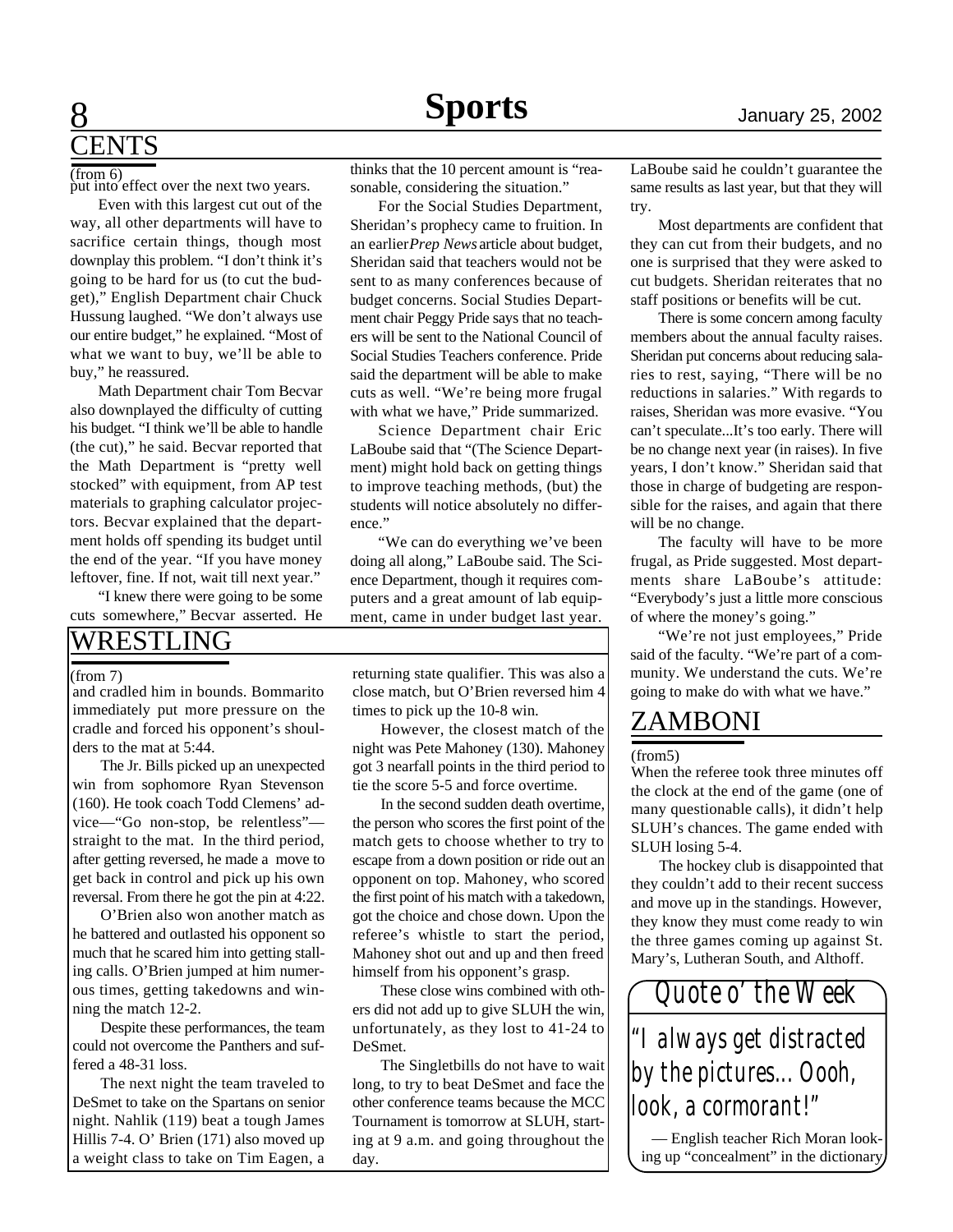#### **Kevin Moore Sports Editor**

Ask a SLUH wrestler how he cuts weight before a meet and the may be a bit defensive at first, especially if you tell him sk a SLUH wrestler how he cuts weight before a meet and you plan to write a story in the newspaper about it. From the outside, it looks like he's trying to hide something. That's certainly what I thought. But can you blame him? Everyone at school knows the talk about wrestlers: they starve themselves. A few years ago three college wrestlers' deaths caused a huge stir nationwide in wrestling programs. Parents of wrestlers understandably started to worry about their own wrestlers cutting weight.

But cutting weight is not simply starving oneself. Although

high school students can potentially harm their bodies if they participate in crash weight loss, cutting weight at slow intervals under a watchful coach's eye can be a positive experience, according to many wrestlers and coaches.

In high school wrestling there are 14 weight classes, ranging from 103 to 275 pounds. The numbers of each class represent the maximum weight a wrestler can be to wrestle in that class. Weight classes are used for very logical reasons: it would be unfair for a 250-pound wrestler to grapple with one who weighs 130 pounds.

Picking a weight class for each wrestler is where the process starts getting tricky. "In general a wrestler will pick a weight class once (he decides) where (he feels he's) most competitive and

where (he'll) fit best in the team lineup," says head wrestling coach Tim Curdt. That could mean a wrestler could drop ten pounds or more in November before the season starts in December. On the other hand, a wrestler could choose to wrestle up in a weight class and not drop weight at all. Curdt stresses that the decision is not an individual one; rather, it is made with coaches, parents, and the wrestler. If a wrestler does determine he needs to cut weight, Curdt and the other coaches start taking the wrestler through a basic three-step process of losing weight in the November preseason.

The first step is modifying the wrestler's diet. The wrestler cuts out snacks and fatty foods, eats lean meats, and increases his activity level. This past November preseason, captain Joe Bommarito (in the 152 pound class) ate healthy foods, often until he was full. Starting from around 170 pounds, he shed weight just by eating healthy foods and working out. He set daily goals, which many wrestlers do in the season as well. "Eventually your

body gets used to it," he says.

In the second stage, the wrestler cuts out some calories and eats smarter. Curdt says wrestlers start eating more at the beginning of the day and less later in the day because they learn a lot about their metabolism. Once the wrestler gets closer to the weight, he should cut more calories and increase his activity level even more. At this stage, Bommarito would eat a bowl of cereal and milk for breakfast, an orange for lunch, and whatever his mom fixed for dinner. "Ideally that should take care of it," says Curdt.

However, if that doesn't work, a wrestler can sweat off the last pound by riding a stationary bike in sweats or a similar activity. Then the wrestler will put the pound of water back on after he weighs in an hour before his meet. Problems arise when

*"No other sport so intimately links diet and athletics. The kind of discipline and self confidence it brings to you is pretty amazing if done right with proper limitations." -wrestling coach Tim Curdt*

wrestlers start to sweat off more than one or two pounds.

When Curdt was a wrestler (from 1986 to 1990) there weren't as many state rules. Wrestlers used to sit in saunas and put on trash bags to help them sweat more. Some would wear rubber sweats all day to dehydrate themselves. However, the state has since made all of these means of cutting weight illegal to help avoid severe dehydration. Cotton sweats are allowed because a wrestler can't get his body temperature as high as with rubber or plastic suits. However, after the college deaths, many states made stricter rules. Some states (though not Missouri) have hydration tests or minimum body fat tests. But these tests present problems because of many variations in body types. Curdt says, "All the

rules boil down to people having common sense...finding an optimal weight where the wrestler can compete but not be miserable the whole year."

Curdt acknowledges there are downsides to cutting weight. "It's not all ideal. There are valid concerns," he says. In what he calls "extreme cases," Curdt said he has heard of some wrestlers becoming bulemic to drop weight. To discourage such methods, Curdt discusses a pamphlet entitled "Making Weight Without Starving Yourself" with parents each year at Wrestling Night before the season. "You just don't want kids doing stupid things," says Curdt, because, "crash weight loss can lead to dehydration."

Adds captain Colin O'Brien, "I have never heard of a wrestler being bulemic...most will just sweat it off. Most wrestlers from other teams that I know wear 'plastics' (plastic body suits) and go into saunas."

Although Curdt acknowledges the possible dangers of cutting weight, he believes there are many positive aspects to cutting **see WEIGHT, 10**